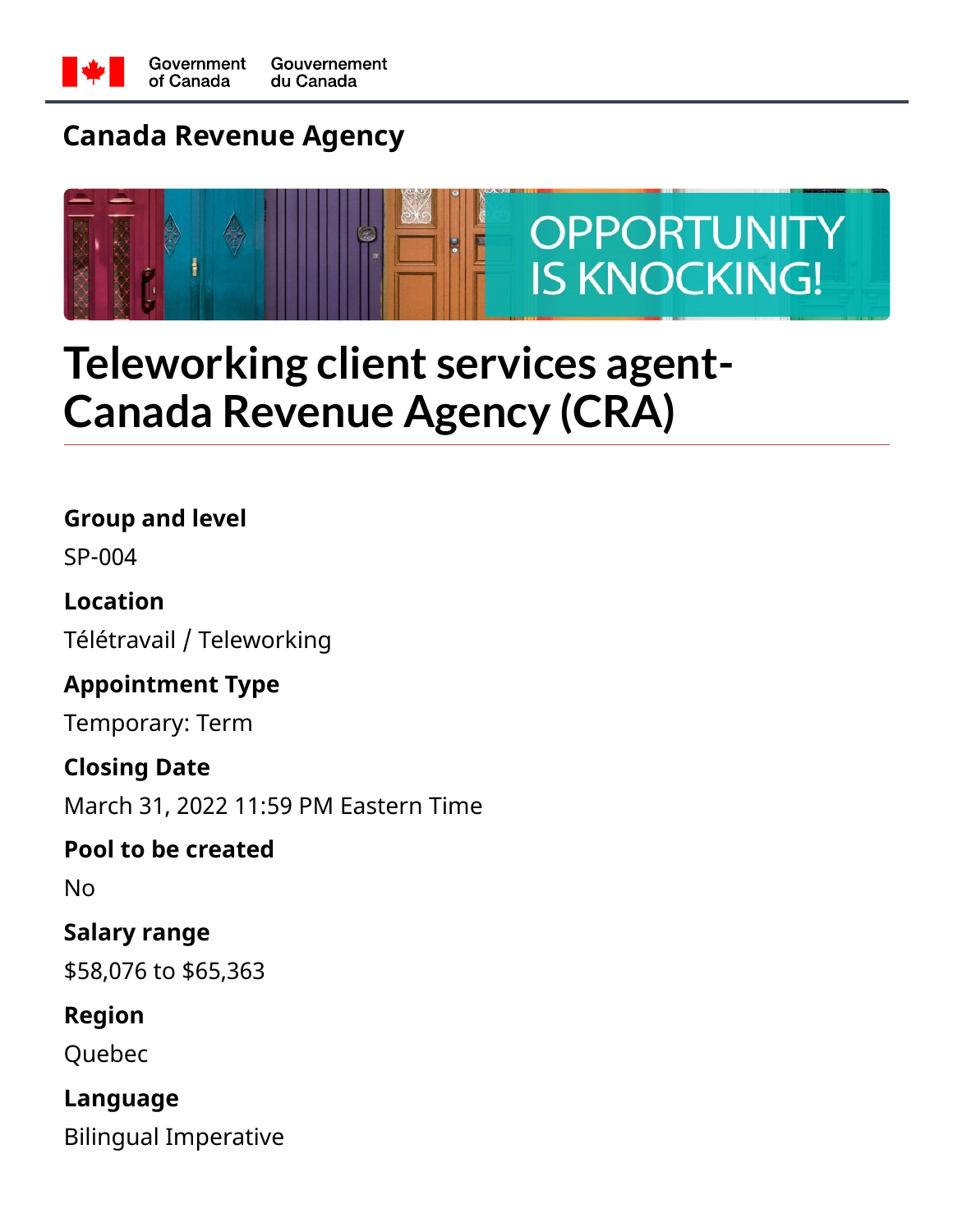#### **Requisition number**

57562275

[For a description of key terms used on CRA job notices, go to Definitions](https://www.canada.ca/en/revenue-agency/corporate/careers-cra/browse-job-types/definitions-job-seekers.html) for job seekers.

# About the job

### **Teleworking positions available outside major centres in Quebec**

If you live more than **120 kilometers from a CRA office in the province of Quebec\***, employment opportunities are knocking at your door! We are looking for motivated candidates to fill client service positions for a possibility of two years. These teleworking opportunities allow you to access very interesting positions!

[\\*To see a complete list of CRA offices, you can visit Office locations -](https://www.canada.ca/en/revenue-agency/corporate/contact-information/office-locations.html) Canada.ca. To find out if you live more than 120 km from a CRA office in the Quebec province, please consult the link provided above, find the office closest to your home and then calculate the distance between your home and the office ([Google Maps\)](https://www.google.ca/maps).

If you are in one of the following situations: **live within 120 kilometers of a CRA office in the province of Quebec OR elsewhere in Canada OR you are a Canadian citizen living abroad**, we invite you to apply to this job [posting for similar positions: Client service officer – Canada Revenue](https://careers-carrieres.cra-arc.gc.ca/gol-ged/wcis/pub/rtrvjbpst.action?pi=D06726B228B81EDC88D91DF74D45C0F6&request_locale=en_CA&rtrnlnk=) Agency (CRA).

This process is designed to fill a variety of jobs:

- Client Services (SP-03 / SP-04) ;
- Teleworking;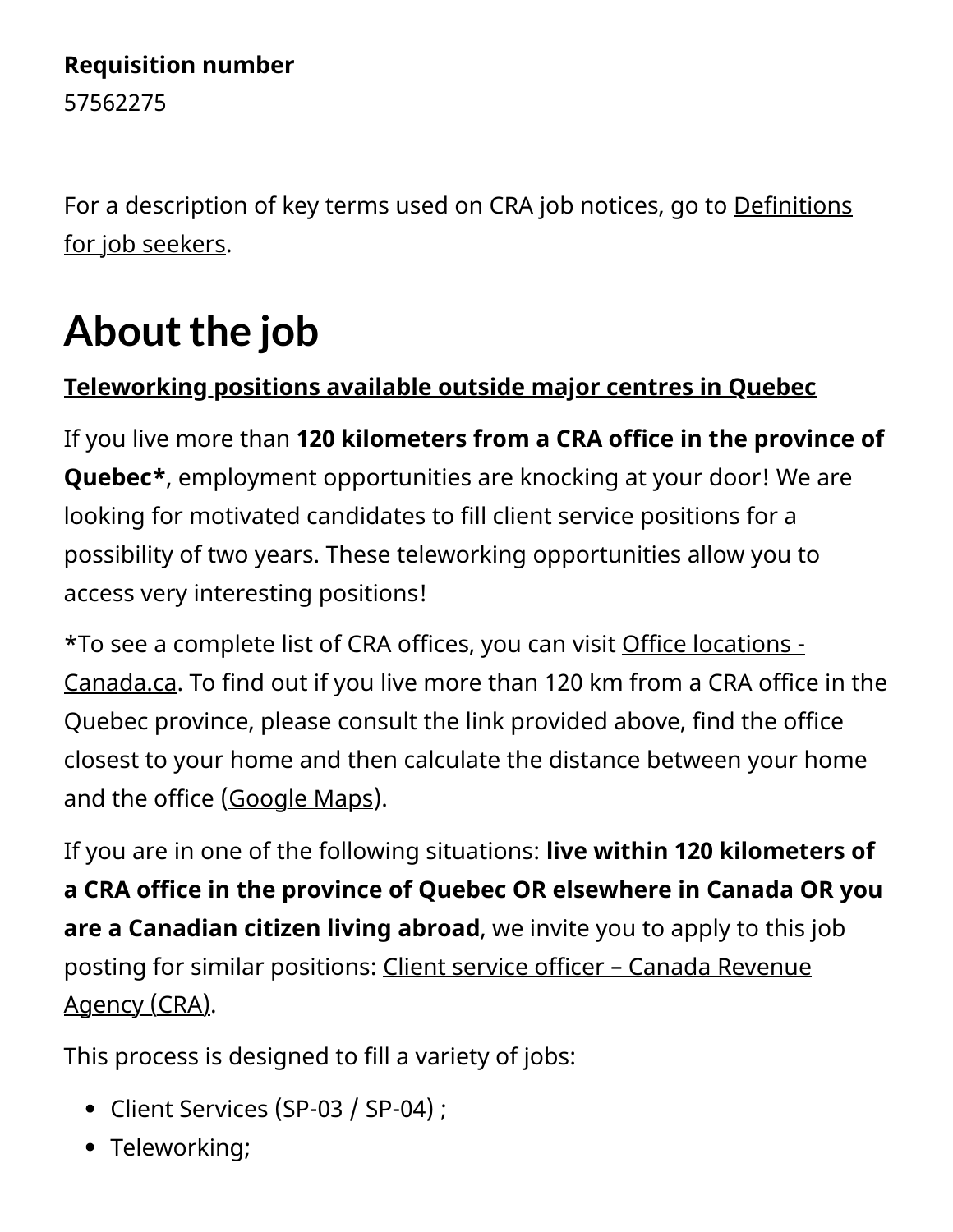- Full-time and/or part-time
- with a 24 months term.

Please note that the **salary scale** will vary depending on the group and level of the position to be filled. Information on pay rates can be found [here](https://www.canada.ca/en/revenue-agency/corporate/careers-cra/information-moved/pay-rates.html).

This staffing process may be used to staff similar positions.

#### **Why work at the CRA?**

In addition to competitive salaries, we offer some of the most sought-after benefits:

- Flexible hours and holidays adapted for work / life balance.
- Beneficial pension plan, employee assistance program (EAP) and more.
- Health care plan that covers several life events: medical expenses, prescription drugs, vision care, dental care, out-of-province medical expenses and hospitalizations, etc.
- Work environment that supports a diverse workforce
- Necessary computer work equipment provided.

### **The CRA: an employer of choice!**

For the past 5 years, the Canada Revenue Agency (CRA) has been one of the [100 best employers in Canada](https://www.canada.ca/en/revenue-agency/corporate/careers-cra/careers-cra-1-why-work-us.html). The Agency's diverse and inclusive work environment fosters innovation and drives us to deliver world-class tax administration and benefits.

Our National Employment Equity (EE) Staffing Strategy aims to close the gaps for the four designated groups:

- Indigenous
- people with disabilities
- visible minorities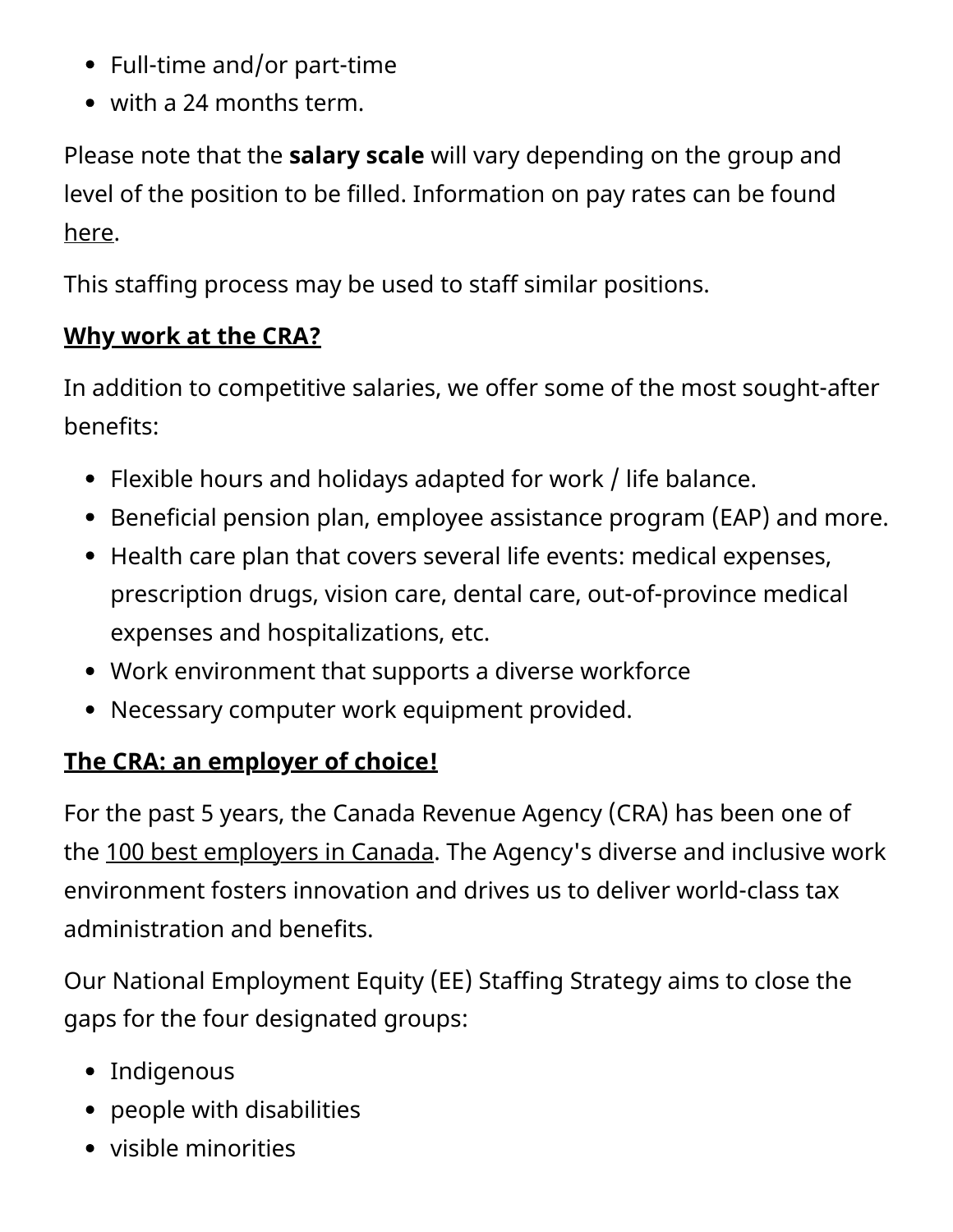• women

Where there is a gap in any of these groups at the time of appointment, the EME criteria may be used.

## **To apply**

#### **This job is for you if you**:

- want a stimulating career in the federal public service;
- live in the province of Quebec at a distance of more than 120 km from one of the CRA offices within the province of Quebec, which is the one closest to your principal residence;
- [have a minimum of secondary school diploma or other certification](https://www.canada.ca/en/revenue-agency/corporate/careers-cra/browse-job-types/cra-s-minimum-education-standards.html#craapprvd) approved by the CRA;
- communicate easily, both orally and in writing;
- have a high speed internet connection;
- like teamwork;
- promote client services;
- have a sense of organization and priorities.

Do not wait any longer and click on the **Apply Online** button to be part of a dynamic team.

If you require assistance in creating your candidate profile, you can visit the [help page](https://www.canada.ca/en/revenue-agency/corporate/careers-cra/browse-job-types/register-careers-cra.html) or contact us at Processusvirtuel Virtualprocess@cra[arc.gc.ca email so that a member of our team can accompany you.](mailto:Processusvirtuel_Virtualprocess@cra-arc.gc.ca?subject=Process%2057562275)

Bilingual information sessions via MS Teams Event will be held on :

- **February 10**[: 6:30 pm to 7:30 PM Eastern Standard Time](https://teams.microsoft.com/l/meetup-join/19%3ameeting_N2IwODQ0OTktZDM3Zi00YTJkLWI5NzMtNjgzNzNlNTM2N2M5%40thread.v2/0?context=%7b%22Tid%22%3a%224ca51fed-92c4-4f54-94c5-dcc41cbf1c9e%22%2c%22Oid%22%3a%227e1f18a6-e299-4f2b-8c61-ddb8c4c576fd%22%2c%22IsBroadcastMeeting%22%3atrue%7d&btype=a&role=a)
- **February 24**[: 8:00 am to 9:00 AM Eastern Standard Time](https://teams.microsoft.com/l/meetup-join/19%3ameeting_ZTk0ZmVhMDItOWEzNi00ZWU3LThiZDctYjJjZDM0MjI1ZGEy%40thread.v2/0?context=%7b%22Tid%22%3a%224ca51fed-92c4-4f54-94c5-dcc41cbf1c9e%22%2c%22Oid%22%3a%227e1f18a6-e299-4f2b-8c61-ddb8c4c576fd%22%2c%22IsBroadcastMeeting%22%3atrue%7d&btype=a&role=a)
- **March 10** [: 11:30 am to 12:30 PM Eastern Standard Time](https://teams.microsoft.com/l/meetup-join/19%3ameeting_ZjQzZjc2ODItNjg2NS00ZjJkLWI5ODMtOThlNGFlMmI3ODAz%40thread.v2/0?context=%7b%22Tid%22%3a%224ca51fed-92c4-4f54-94c5-dcc41cbf1c9e%22%2c%22Oid%22%3a%227e1f18a6-e299-4f2b-8c61-ddb8c4c576fd%22%2c%22IsBroadcastMeeting%22%3atrue%7d&btype=a&role=a)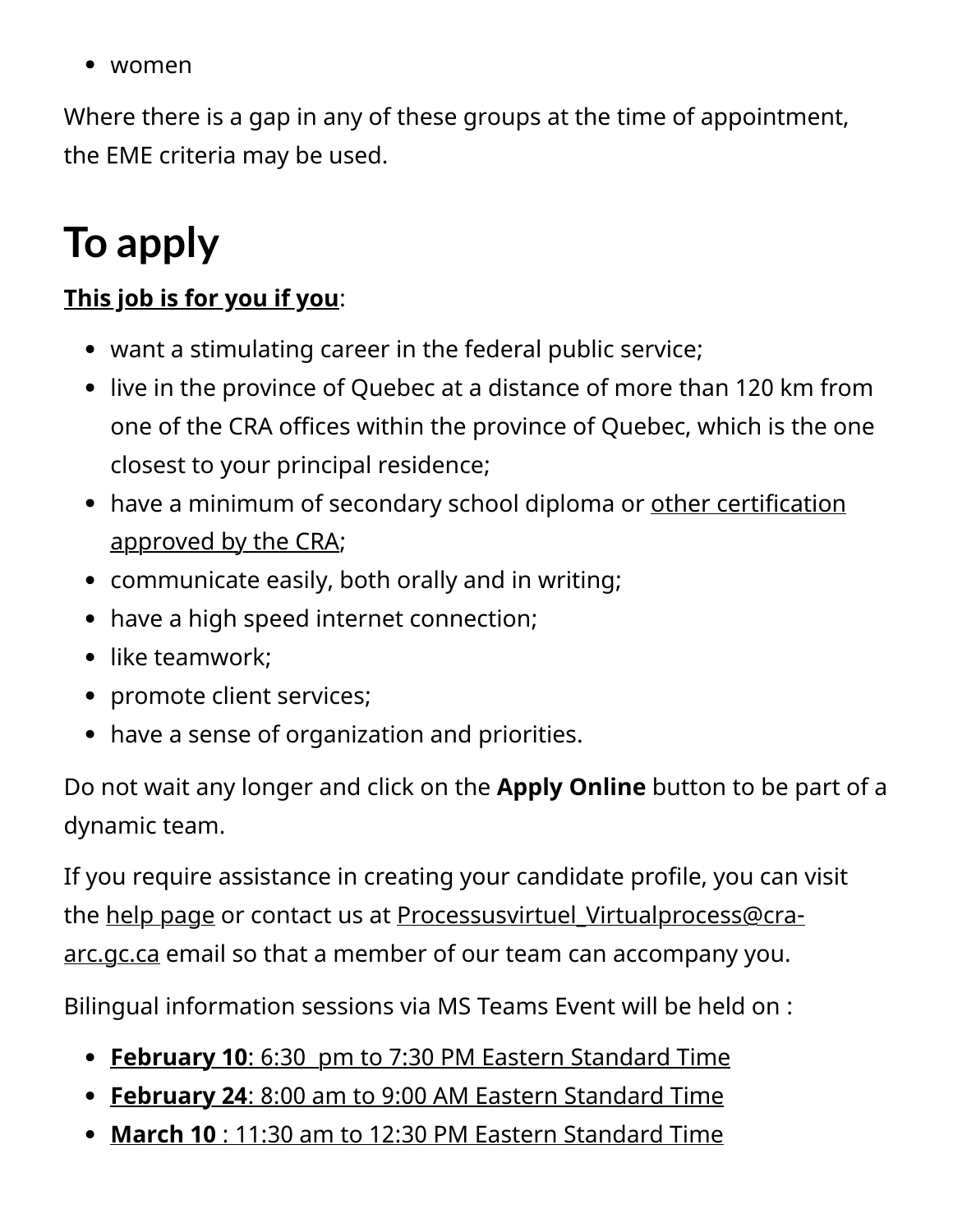**March 24** [: 11:30 am to 12:30 PM Eastern Standard Time](https://teams.microsoft.com/l/meetup-join/19%3ameeting_MWIzZTAyMGYtNzA4ZC00NWQ4LWJkZWMtZjJmMTEwYjIwZWJj%40thread.v2/0?context=%7b%22Tid%22%3a%224ca51fed-92c4-4f54-94c5-dcc41cbf1c9e%22%2c%22Oid%22%3a%227e1f18a6-e299-4f2b-8c61-ddb8c4c576fd%22%2c%22IsBroadcastMeeting%22%3atrue%7d&btype=a&role=a)

To participate in one of these sessions, you must click on the link to the date and time indicated from the options above.

**You will need to pass the pre-screening questionnaire**: When you apply, you will be asked to complete a pre-screening questionnaire. To help you answer the questions in the questionnaire, you are invited to consult the following link: [Canada Revenue Agency - Canada.ca.](https://www.canada.ca/en/revenue-agency.html)

## **Assessment**

### **What is the next step?**

- If your application is selected, you will be invited to do an assessment in the form of a virtual interview in order to evaluate these qualifications:
	- Oral communication skills
	- Customer-focused attitude
	- $\circ$  Second language evaluation
- Make sure that your contact information provided in your candidate profile is correct to receive **any communication** related to this process.

If you need accommodation at **any point in this process,** please let us know by email. Your request will be treated confidentially.

Asset experience requirements will be assessed by questionnaire and may be used to determine eligibility for SP-03 and/or SP-04 opportunities.

### **Conditions of employment**

**Reliability and Safety**: Reliability Status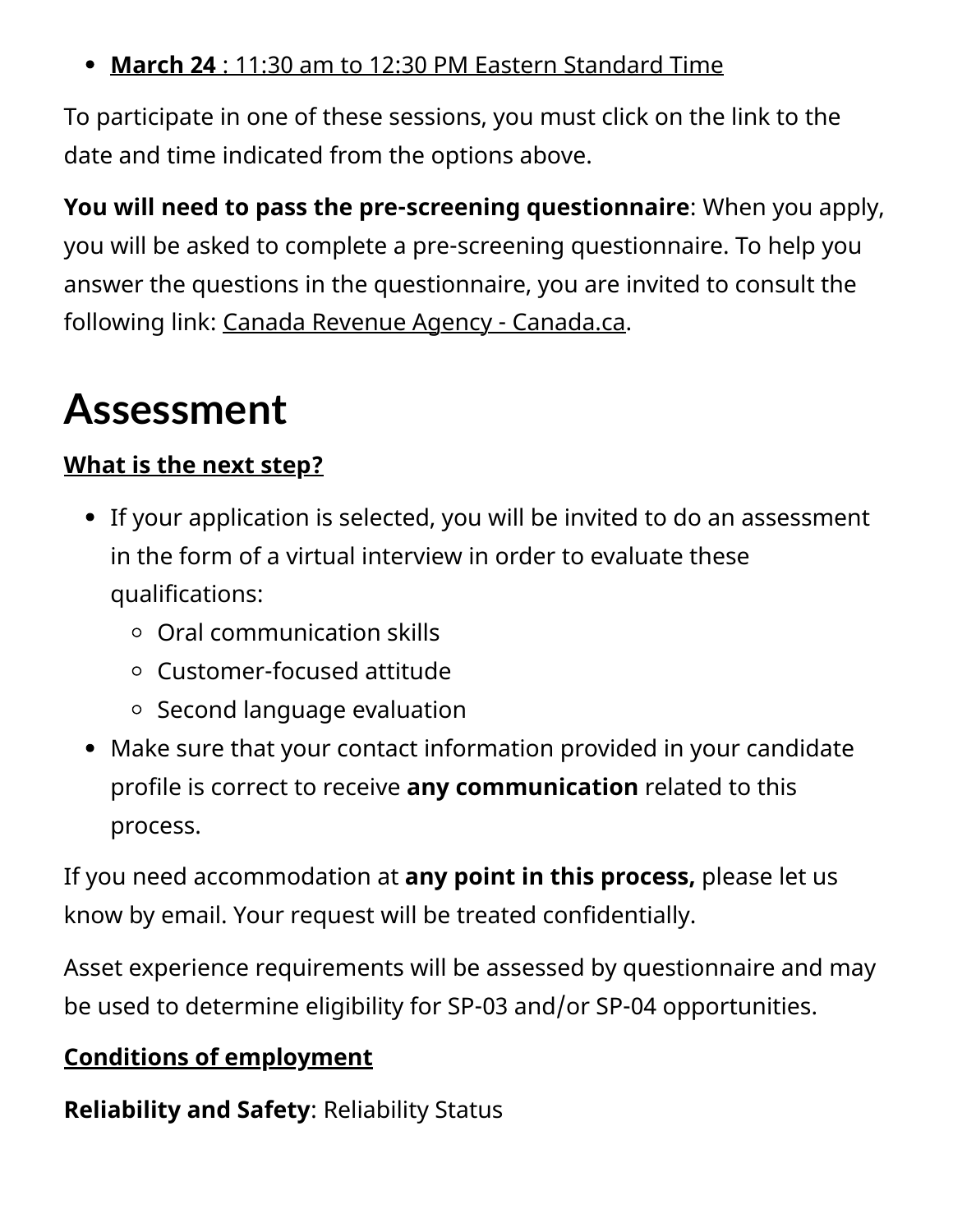**Vaccination :**[The obligation to be fully vaccinated against COVID-19.](https://www.canada.ca/en/treasury-board-secretariat/news/2021/10/backgrounder-covid-19-vaccine-requirement-for-the-federal-workforce.html) A vaccination certificate will be required upon hiring. People who cannot be [vaccinated for prohibited grounds of discrimination under the Canadian](https://laws-lois.justice.gc.ca/eng/acts/h-6/) Human Rights Act, such as a medical contraindication, may request accommodation.

**For teleworking**: Have access to the necessary tools to do virtual work.

## **Want to know more?**

We encourage you to read [Important information on staffing at the CRA](https://www.canada.ca/en/revenue-agency/corporate/careers-cra/browse-job-types/general-information-on-staffing-cra-formerly-called-tips-applying-online.html) to find out more about staffing processes and how to apply.

The CRA is committed to building a skilled, diverse workforce reflective of Canadian society. To find out more, consult **Employment equity, diversity** and inclusion at the CRA. We encourage you to complete the Employment Equity (EE) Staffing questionnaire as part of your application if you wish to be considered for staffing actions using the EE staffing requirement in this process. Your questionnaire response will be retained on file for the duration of the staffing process. If you do not complete the questionnaire, you will not be considered for any staffing actions using the EE staffing requirement in this process. If you decide to modify your response or fill out this questionnaire at a later date, please notify the contact listed at the bottom of this notice of job opportunity.

CRA employees support the economic and social well-being of Canadians, and build public trust. We have high expectations, and our employees are [held to the standards of conduct outlined in our Code of integrity and](https://www.canada.ca/en/revenue-agency/corporate/careers-cra/information-moved/code-integrity-professional-conduct-we-work.html) [professional conduct and Directive on conflict of interest, gifts and](https://www.canada.ca/en/revenue-agency/corporate/careers-cra/information-moved/directive-on-conflict-interest-gifts-hospitality-post-employment.html)